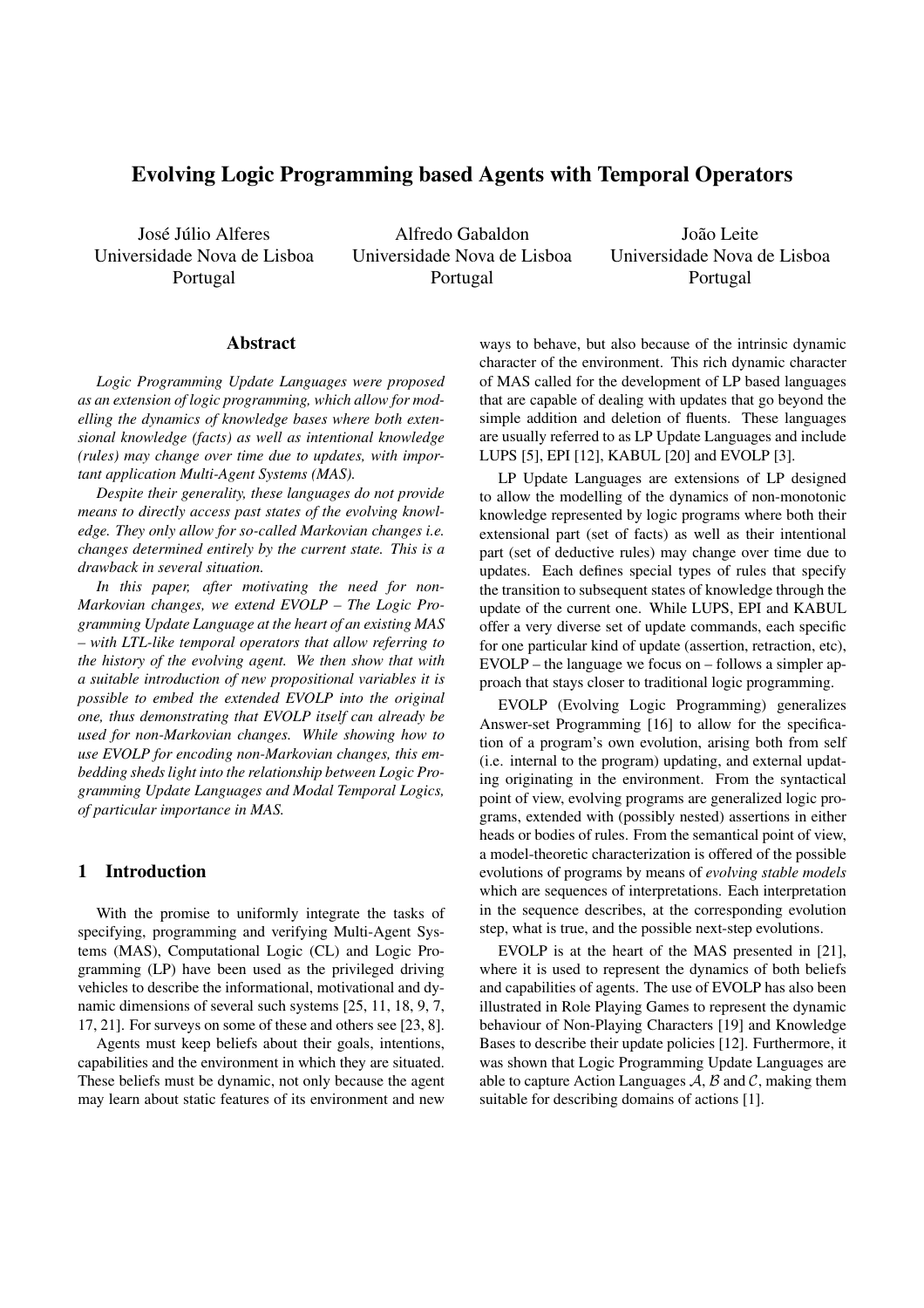Despite their generality concerning the kinds of updates possible, these LP Update Languages do not provide means to directly access past states of the evolving knowledge base i.e. states other than the current one. They were designed for situations where all knowledge updates are Markovian i.e. determined by the current state of affairs.

However, there are many scenarios that require non-Markovian updates i.e. updates that depend on conditions encompassing past states of knowledge.

Suppose that we want to build agents that control user access for a number of computers at different locations. A login policy for example may say that after the first failed login the user is warned by sms and if there is another failed login the account is blocked. This policy could be expressed by the following two rules:

$$
sms(U) \leftarrow \square(not\,sms(U)), fLog(U, IP).
$$
  

$$
block(U) \leftarrow \lozenge(sms(U)), fLog(U, IP).
$$

where we assume that  $fLog(U, IP)$  is an external event representing a failed login by user  $U$  from address  $IP$ . A feature of EVOLP is the ability to represent such external influence on the contents of a knowledge base and its updates. The symbols  $\Diamond$  and  $\Box$  represent operators similar to the Past LTL operators where  $\Diamond \varphi$  means that there is a state in the past where  $\varphi$  was true and  $\square \varphi$  means that  $\varphi$ was true in all past states. Now suppose that we want to model the updates made by the system administrator. For example, the new policy consists in blocking a user after the first failed login attempt if the user has an IP address from a "bad domain", and not send him an sms. The new policy is represented by the following rules:

$$
block(U) \leftarrow fLog(U, IP), dom(IP, D).
$$
  

$$
not \, sms(U) \leftarrow fLog(U, IP), dom(IP, D).
$$

with *D* instantiated to the domain in question.

Whether a domain is bad or not, however, depends on the particular agent. In this case, the sys admin may want to send an update to all agents so that the above rules are added to each agent's policy only for domains which are bad according to the agent's current history. The sys admin issues the following update to every agent, saying that the above new rules are to be asserted if the domain has been considered a bad one since the last failed attempt:

 $assert(block(U) \leftarrow fLog(U, IP), dom/IP, D)) \leftarrow$  $\mathbf{S}(badDom(D), fLog(U2, IP2)), dom(ID, D).$  $assert(not\,sms(U) \leftarrow fLog(U, IP), dom/IP, D)) \leftarrow$  $\mathbf{S}(badDom(D), fLog(U2, IP2)), dom(ID, D).$ 

where  $badDom(D)$  is a predicate defined locally and the symbol **S** above represents an operator similar to the Past LTL operator "since". The intuitive meaning of  $\mathbf{S}(\psi,\varphi)$  is that at some point in the past  $\varphi$  was true, and  $\psi$  has always been true since then. The assert construct is one of the main features of EVOLP which allows one to specify updates to the agent, leaving to its semantics the task of dealing with contradictory rules such as the one that specifies that an sms should be sent if it is the first failure, and the one that specifies otherwise if the domain is bad.

The ability to refer to the past is lacking in EVOLP. [12] suggests that LP Languages of Updates need a prev() predicate to access the previous state. In this paper, we go beyond that and introduce LTL-like temporal operators that allow more flexibility in referring to the history of the evolving knowledge base. We proceed by showing that with the introduction of new propositional variables, it is possible to embed the extended EVOLP into the original one, demonstrating that EVOLP itself can already be used for non-Markovian changes. This embedding proves interesting as it shows how to use EVOLP for encoding non-Markovian changes, while shedding light into the relationship between LP Update Languages and modal temporal logics.

## **2 Preliminaries**

EVOLP [3] is a logic programming language extended with the special predicate  $assert/1$  used for specifying updates, and with the possibility of having negated rule heads. An EVOLP program consists of a set of rules of the form  $L_0 \leftarrow L_1, \ldots, L_n$  where  $L_0, L_1, \ldots, L_n$  are literals (i.e. propositional atoms possibly preceeded by the negationas-failure operator  $not$ ) including literals of the  $assert/1$ predicate. An atom  $assert(R)$  takes a rule R as an argument and intuitively represents that the argument  $R$  belongs to the next program in the evolution.

An EVOLP program containing rules with *assert* in the head is capable of going through a sequence of changes even without influence from outside. External influence can also be captured in EVOLP. This is done by means of a sequence of programs each of which represents external events. The next definitions make these intuitions precise.

**Definition 1** *Let* L *be any propositional language (not containing the predicate* assert/1*). The* extended language L*assert is defined inductively as follows: – All propositional atoms in* L *are propositional atoms in* L*assert; – If each of*  $L_0, \ldots, L_n$  *is a literal in*  $\mathcal{L}_{assert}$  *(i.e. a propositional atom* A *or its default negation not A*), then  $L_0 \leftarrow L_1, \ldots, L_n$  is *a generalized logic program rule over* L*assert; – If* R *is a rule over*  $\mathcal{L}_{assert}$  *then* assert(*R*) *is a propositional atom of*  $\mathcal{L}_{assert}$ ; – Nothing else is a propositional atom in  $\mathcal{L}_{assert}$ .

*An* evolving logic program *over a language* L *is a (possibly infinite) set of logic program rules over* L*assert.*

Nesting of assert/1 permits updating the knowledge base with rules that may, in turn, further update it. This language alone is enough to model a knowledge base allowing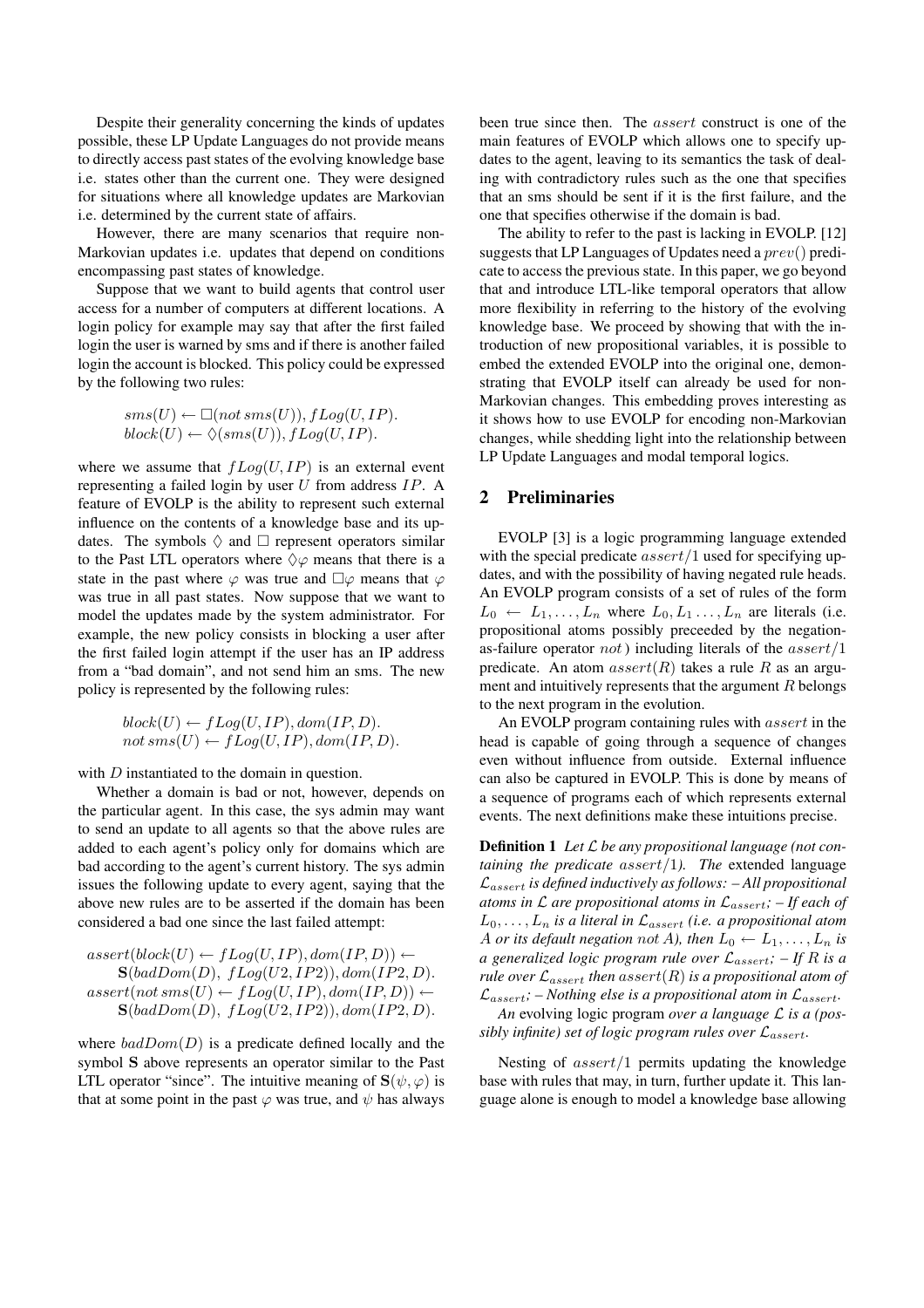for internal updating actions changing it. But EVOLP goes beyond such self-evolution in that it also allows change to be caused by external events, where these may be: observation of facts (or rules) that are perceived at some state; assertion commands directly imparting the assertion of new rules on the evolving program. Both can be represented as EVOLP rules: the former by rules without the assert predicate in the head, and the latter by rules with it. To represent outside influence as a sequence of EVOLP rules:

**Definition 2** *Let* P *be an evolving program over the language L. An* event sequence *over* P *is a sequence of evolving programs over L.*

Given this syntax, the semantics issue is that of, given an initial EVOLP program and a sequence of EVOLP programs as events, determining what is true and what is false after each of these events. Precisely, the meaning of a sequence of EVOLP programs is given by a set of *evolution stable models*, each of which is a sequence of interpretations or states  $\langle I_1,\ldots,I_n\rangle$ . Each evolution stable model describes some possible evolution of one initial program after a number  $n$  of evolution steps, given the events in the sequence. Each evolution is represented by a sequence of programs  $\langle P_1,\ldots,P_n \rangle$ , each program corresponding to a knowledge state constructed as follows: regarding head asserts, whenever the atom  $assert(Rule)$  belongs to an interpretation in a sequence, i.e. belongs to a model according to the stable model semantics of the current program, then Rule must belong to the program in the next state; asserts in bodies are treated as any other predicate literals.

**Definition 3** *An* evolution interpretation *of length* n *of an evolving program P over L is a finite sequence*  $\mathcal{I}$  =  $\langle I_1, I_2, \ldots, I_n \rangle$  of sets of propositional atoms of  $\mathcal{L}_{assert}$ . *The* evolution trace *associated with an evolution interpretation I is the sequence of programs*  $\langle P_1, P_2, \ldots, P_n \rangle$  *where*  $P_1 = P$  *and*  $P_i = \{R \mid assert(R) \in I_{i-1}\}$  *for*  $2 \le i \le n$ *.* 

The sequences of programs are then treated as in *dynamic logic programming* [4], where the most recent rules are set in force, and previous rules are valid (by inertia) insofar as possible, i.e. they are kept for as long as they do not conflict with more recent ones. The semantics of dynamic logic programs is a generalisation of the answer-set semantics of [22] (in the sense that if the sequence consists of a single program, the semantics coincides with answer-sets), and is defined as follows [2]:

**Definition 4** Let  $P = \langle P_1, \ldots, P_n \rangle$  be a sequence of pro*grams (or dynamic logic program) over language* L*assert. A set of propositional atoms in* L*assert,* M*, is a dynamic stable model of*  $P$  *at state*  $s, 1 \leq s \leq n$  *iff* 

$$
M' = least([\rho_s(\mathcal{P}) - Rej_s(\mathcal{P}, M)] \cup Def_s(\mathcal{P}, M)) \text{ and}
$$
  

$$
Def_s(\mathcal{P}, M) = \{ not \ A \mid \nexists r \in \rho_s(\mathcal{P}), H(r) = A,
$$
  

$$
M \models B(r) \}
$$

$$
Rej_s(\mathcal{P}, M) = \{r \mid r \in P_i, \exists r' \in P_j, i \le j \le s, r \bowtie r',\newline M \models B(r')\}
$$

*where* A *is an objective literal;*  $\rho_s(\mathcal{P})$  *denotes the multiset of all rules appearing in the programs*  $P_1, ..., P_s$ *; if* r *is a rule of the form*  $L_0 \leftarrow L_1, \ldots, L_n$  *then*  $H(r) = L_0$ *(dubbed the head of the rule) and*  $B(r) = L_1, \ldots, L_n$ *(dubbed the body of the rule);*  $r \Join r'$  *(conflicting rules) iff*  $H(r) = A$  *and*  $H(r') = not A$  *or*  $H(r) = not A$  *and*  $H(r') = A$ ; least(.) denotes the least model of the definite *program obtained from the argument program by replacing every default literal not A by a new atom not.A; and*  $M' = M \cup \{ notA \mid A \notin M \}.$ 

Going back to EVOLP, the events received at each state must be added to the corresponding program of the trace, before testing the stability condition of stable models of the evolution interpretation.

**Definition 5 (Evolution Stable Model)** *Let*  $I$  $\langle I_1, ..., I_n \rangle$  be an evolution interpretation of an EVOLP *program P and*  $\langle P_1, P_2, \ldots, P_n \rangle$  *be the corresponding execution trace. Then*  $I$  *is an evolution stable model of* P given event sequence  $\langle E_1, E_2, \ldots, E_n \rangle$  iff for every i  $(1 \leq i \leq n)$ ,  $I_i$  *is a stable model of*  $\langle P_1, P_2, \ldots, (P_i \cup E_i) \rangle$ .

## **3 EVOLP with Temporal Operators**

EVOLP programs have the limitation that rules cannot refer to past states in the evolution of a program. In other words, they do not allow one to specify behavior that is conditional on the full evolution of the system being modelled. Despite the fact that the whole evolution is available as a sequence of evolving programs, the body of a rule at any state is always evaluated in that state. In fact, a careful analysis of the above definition of the semantics of dynamic logic programs, makes this evident: note that in the definitions of both  $Def_s(\mathcal{P}, M)$  and  $Ref_s(\mathcal{P}, M)$ , rules in previous states are taken into account, but rule bodies are always evaluated with respect to a single model M.

Our goal here is to extend the syntax and semantics of EVOLP to overcome this limitation, defining a new language called  $EVOLP_T$ . Our approach is similar to the approach in [14] where Basic Action Theories in the Situation Calculus are generalized with non-Markovian control. In particular, we extend the syntax of EVOLP with Past LTL modalities  $\bigcirc(G)$ ,  $\Diamond(G) \square(G)$ , and  $\mathbf{S}(G_1, G_2)$ , which intuitively mean, respectively:  $G$  is true in the previous state; there is a state in the past in which  $G$  is true;  $G$  is always true in the past; and  $G_2$  is true at some state in the past, and since then until the current state  $G_1$  is true.

Moreover, we allow arbitrary nesting of these operators as well as negation-as-failure in front of their arguments. Unlike not, however, temporal operators are not allowed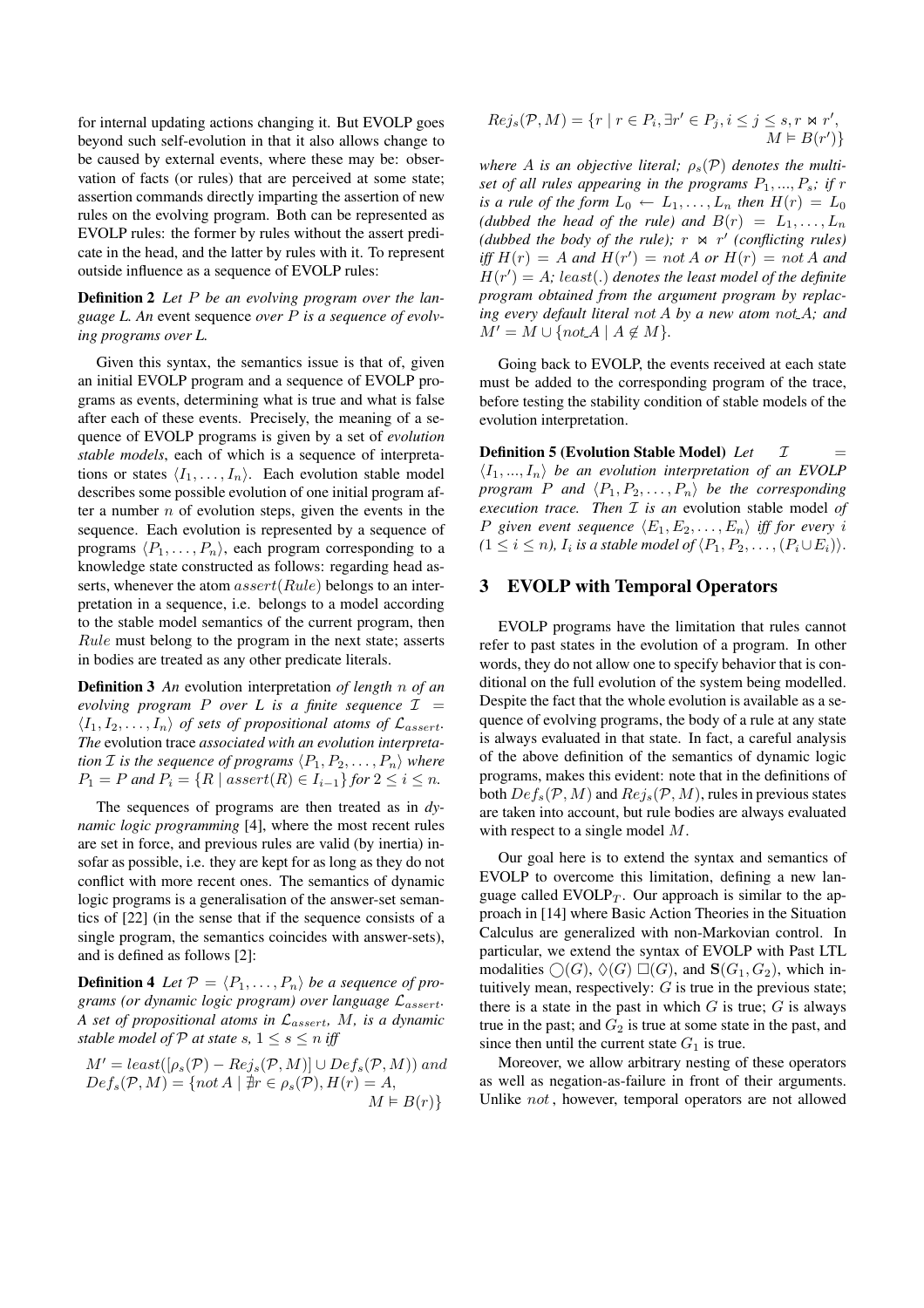in the head of rules. The only restriction on the body of rules is that negation is allowed to appear in front of atoms and temporal operators only. The formal definition of the language and programs in EVOLP*<sup>T</sup>* is as follows.

**Definition 6 (EVOLP with Temporal Operators)** *Let* L *be any propositional language (not containing the predicates* assert/1,  $\bigcirc$ /1,  $\Diamond$ /1, **S**/2 *and*  $\Box$ /1*). The* extended temporal language  $\mathcal{L}_{assertT}$  *and the* set of b-literals<sup>1</sup>  $\mathcal G$  *are defined inductively as follows:* • *All propositional atoms in* L *are propositional atoms in* L*assertT and b-literals in* G*.* • If  $G_1$  and  $G_2$  are b-literals in  $\mathcal G$  then  $\bigcirc(G_1)$ ,  $\Diamond(G_1)$ ,  $\mathbf{S}(G_1,G_2)$  and  $\square(G_1)$  are t-formulae<sup>2</sup>, and are also b*literals in* G*.* • *If* G *is a t-formula or an atom in* L*assertT then* not G *is a b-literal in*  $G$ .  $\bullet$  *If*  $G_1$  *and*  $G_2$  *are b-literals in*  $G$ *, then*  $(G_1, G_2)$  *is a b-literal in*  $G$ . • *If*  $L_0$  *is a propositional atom* A *in* L*assertT or its default negation* not A*, and each of*  $G_1, \ldots, G_n$  *is a b-literal, then*  $L_0 \leftarrow G_1, \ldots, G_n$  *is a generalised logic program rule over* L*assertT and* G*.* • *If* R *is a rule over*  $\mathcal{L}_{assertT}$  *then* assert(R) *is a propositional atom of* L*assertT .* • *Nothing else is a propositional atom in* L*assertor a b-literal in* G*.*

*An* evolving logic program with temporal operators *over a language* L *is a (possibly infinite) set of generalised logic program rules over* L*assertT and* G*.*

Note that under this definition, e.g. the following is a legal EVOLP*<sup>T</sup>* rule:

$$
assert(a \leftarrow not \Diamond(b)) \leftarrownot \Box(not \Diamond(b, not assert(c \leftarrow d))).
$$

Notice the nesting of temporal operators and the appearance of negation, conjunction and assert under the scope of the temporal operators.

In contradistinction, e.g. the following rules are not allowed:  $assert(\Box(b) \leftarrow a) \leftarrow b$ .  $a \leftarrow \Diamond (not(a, b)).$  $a \leftarrow not not b.$ 

In the first rule,  $\square(b)$  appears in the argument rule  $\square(b) \leftarrow a$ , but temporal operators are not allowed in the head of rules. The second rule applies negation to a conjunctive b-literal, and the third rule has double negation. But negation is only allowed in front of atoms and t-formulae.

As in EVOLP, the definition of the semantics is based on sequences of interpretations or states  $\langle I_1, \ldots, I_n \rangle$  (or evolution interpretation). Each interpretation in a sequence stands for the propositional atoms (of  $\mathcal{L}_{assertT}$ ) that are true at the state, and a sequence stands for a possible evolution of an initial program after a given number  $n$  of evolution steps. However, whereas in the original EVOLP language the satisfiability of rule bodies in one such interpretation  $I_i$  can easily be defined in terms of set inclusion—all the positive atoms must be included in  $I_i$ , all the negative ones excluded—in  $EVOLP_T$  satisfiability is more elaborate as it must account for the Past LTL modalities.

**Definition 7 (Satisfiability of b-literals)** Let  $I =$  $\langle I_1, ..., I_n \rangle$  be an evolution interpretation of length n *of a program P over*  $\mathcal{L}_{assertT}$ , and let G and G' be any *b-literals in* G*. The satisfiability relation is defined as:*

| $\mathcal{I} \models A$                | iff $A \in I_n \wedge A \in \mathcal{L}_{assertT}$                                     |
|----------------------------------------|----------------------------------------------------------------------------------------|
| $\mathcal{I} \models not\, G$          | iff $\langle I_1, , I_n \rangle \not\models G$                                         |
| $\mathcal{I} \models G, G'$            | iff $\langle I_1, , I_n \rangle \models G \land \langle I_1, , I_n \rangle \models G'$ |
| $\mathcal{I} \models \bigcirc(G)$      | iff $n \geq 2 \wedge \langle I_1, , I_{n-1} \rangle \models G$                         |
| $\mathcal{I} \models \Diamond(G)$      | iff $n \geq 2 \wedge \exists i \leq n : \langle I_1, , I_i \rangle \models G$          |
| $\mathcal{I} \models \mathbf{S}(G,G')$ | iff $n > 2 \wedge \exists i < n : \langle I_1, , I_i \rangle \models G' \wedge$        |
|                                        | $\forall i < k < n : \langle I_1, , I_k \rangle \models G$                             |
| $\mathcal{I} \models \Box(G)$          | iff $\forall i \leq n : \langle I_1, , I_i \rangle \models G$                          |

Given an evolution interpretation, an *evolution trace* (defined below) represents one of the possible evolutions of the knowledge base. In EVOLP $_T$ , whether an evolution trace is one of these possible evolutions additionally depends on the satisfaction of the t-formulae that appear in rules. Towards formally defining evolution traces, we first define an elimination procedure which evaluates satisfiability of t-formulae and replaces them with a corresponding truth constant.

#### **Definition 8 (Elimination of Temporal Operators)** *Let*

 $\mathcal{I} = \langle I_1, \ldots, I_n \rangle$  be an evolution interpretation and  $L_0 \leftarrow G_1, \ldots, G_n$  *a generalised logic program rule. The rule resulting from the elimination of temporal operators* given *I*,  $El(\mathcal{I}, L_0 \leftarrow G_1, \ldots, G_n)$  *is obtained by replacing by true every t-formula*  $G_t$  *in the body such*  $\mathcal{I} \models G_t$  *and by replacing all remaining t-formulae by false, where constants* true *and* f alse *are defined, as usual, such that the former is true in every interpretation and the latter is not true in any interpretation.*

*The program resulting from the elimination of temporal operators given*  $I$ ,  $El(I, P)$  *is obtained by applying*  $El$  *to each of the program's rules.*

An evolution trace is then defined as in Def. 3, except t-formulae are eliminated by applying  $El$ .

**Definition 9 (Evolution Trace)** *Let* P *be an EVOLP<sup>T</sup> program and*  $\mathcal{I} = \langle I_1, \ldots, I_n \rangle$  *an interpretation. The evo*lution trace *of* P *under* I *is the sequence of programs*  $\langle P_1, P_2, \ldots, P_n \rangle$  *where*  $P_1 = El(\langle I_1 \rangle, P)$  *and*  $P_i =$  $El(\langle I_1,\ldots,I_i\rangle,\{R \mid assert(R) \in I_{i-1}\}\rangle)$  *for*  $2 \leq i \leq n$ *.* 

Since the programs in an evolution trace do not mention t-formulae, the definition of evolution stable models can be done in a similar way as in Def. 5, only taking into account that the temporal operators must also be tested for satisfiability, and eliminated accordingly, from the evolution trace and also from the external events. Here, events are simply sequences of EVOLP*<sup>T</sup>* programs.

<sup>&</sup>lt;sup>1</sup>Intuitively, b-literal stands for body-literal.

<sup>2</sup>Intuitively, t-formula stands for temporal-formula.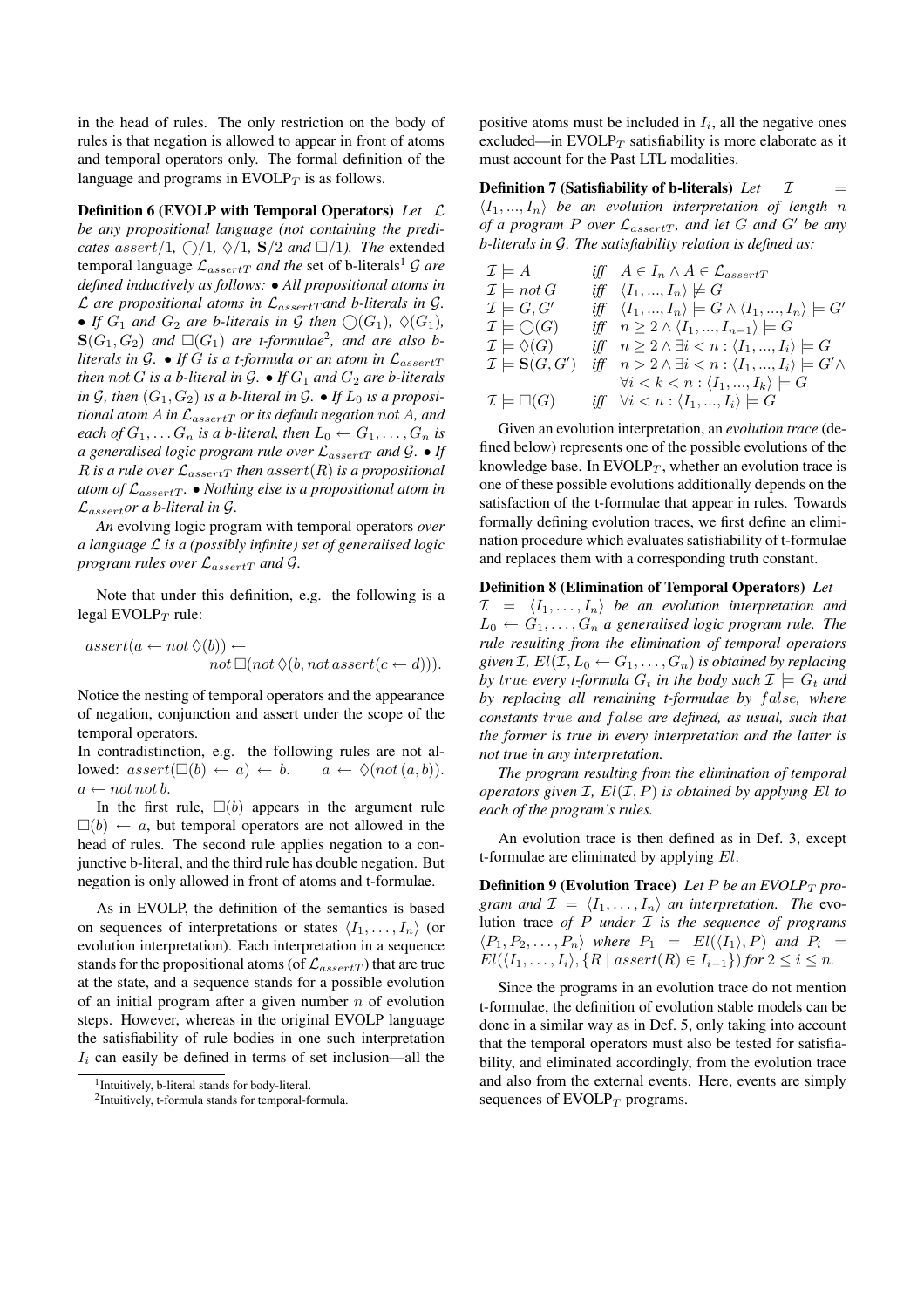**Definition 10 (Evolution Stable Model with Temp. Ops.)** Let  $\mathcal{I} = \langle I_1, \ldots, I_n \rangle$  be an evolution interpretation of *an EVOLP*<sub>*T*</sub> *program P and*  $\langle P_1, P_2, \ldots, P_n \rangle$  *be the corresponding execution trace. Then* I *is an* evolution stable model *of* P given event sequence  $\langle E_1, E_2, \ldots, E_n \rangle$ *iff*  $I_i$  *is a stable model of*  $\langle P_1, P_2, \ldots, (P_i \cup E_i^*) \rangle$  for every  $i (1 \leq i \leq n)$ , where  $E_i^* = \{ El(\langle I_1, \ldots, I_i \rangle, r) \mid r \in E_i \}.$ 

Since various evolutions may exist for a given length, evolution stable models alone do not determine a truth relation. But one such truth relation can be defined, as usual, based on the intersection of models:

**Definition 11 (Stable Models after** n **Steps given Events)** *Let* P *be an EVOLP<sup>T</sup> program over the language L. We say that a set of propositional atoms* M *over* L*assertT is a* stable model of  $P$  after  $n$  steps given the sequence of events E iff there exist  $I_1, \ldots, I_{n-1}$  such that  $\langle I_1, \ldots, I_{n-1}, M \rangle$ *is an evolution stable model of* P *given* SE*. We say that propositional atom A of*  $\mathcal{L}_{assertT}$  *is:* • true after *n* steps given E *iff all stable models after* n *steps contain* A*;* • false after n steps given E *iff no stable model after* n *steps contains*  $A$ *;*  $\bullet$  unknown after *n* steps given  $\mathcal E$  *otherwise.* 

It is worth noting that basic properties of Past LTL operators carry over to  $EVOLP_T$ . In particular, in  $EVOLP_T$ , as in LTL, some of the operators are not strictly needed, since they can be rewritten in terms of the others:

**Proposition 1** Let  $t \mathcal{I} = \langle I_1, \ldots, I_n \rangle$  be an evolution sta*ble model of an EVOLP<sup>T</sup> program given a sequence of events*  $\mathcal{E}$ *. Then, for every*  $G \in \mathcal{G}$ *:* 

•  $\mathcal{I} \models \Box(G)$  *iff*  $\mathcal{I} \models not \Diamond (not \ G)$ *;* 

•  $\mathcal{I} \models \Diamond(G)$  *iff*  $\mathcal{I} \models S(true, G)$ 

Moreover, it should also be noted that  $EVOLP_T$  is an extension of EVOLP in the sense that when no temporal operators appear in the program and in the sequence of events, then evolution stable models coincide with those of the original EVOLP. As an immediate consequence of this fact, it can also be noted that  $EVOLP_T$  coincides with answer-sets when, moreover, the sequence of events is empty and predicate assert/1 does not occur in the program.

## **4 Embed Temporal Operators in EVOLP**

In this section we show that it is possible to transform  $EVOLP_T$  programs into regular EVOLP programs. This transformation is important for at least two reasons. On one hand, it shows that EVOLP is expressive enough to deal with non-Markovian conditions, although not immediately nor easily. On the other hand, given the existing implementations of EVOLP, the transformation readily provides a means to implement  $EVOLP_T$ , and this way to easily and directly express non-Markovian conditions over evolving logic programs $3$ .

Similar transformations have been used for theories of action in the situation calculus [15] and for temporal queries in databases [10]. They replace t-formulae with new propositional atoms and rules that encode the dynamics of the temporal operators. First we introduce the target language.

**Definition 12 (Transformation Language)** *Let* L *be any propositional language, and let* L*assertT and* G *be, respectively, the extended language and the set of b-literals given* L*. The transformed propositional language* L<sup>∗</sup> *is* L *aug*mented with a propositional variable 'G' for each b-literal G in G. Here by 'G' we mean a propositional variable *whose name is the (atomic) string of characters that compose the formula* G*. Furthermore, it is assumed that none of these new propositional variables already occur in* L*.*

In fact, as it will become clear in the sequel, the transformation language could be made simpler by adding new propositional variables only for those b-literals that appear in either the program or the sequence of events. Indeed, the aforementioned implementation uses the shorter transformation language, only adding the rules of the transformation (below) for those b-literals that appear in the program, and further adding then to those appearing in the events, along with the arrival of events. However, since in this paper we do not focus on the complexity of the transformation, in order to keep the definition as simple as possible we opted for not further restricting the transformation language.

**Definition 13 (Transformed EVOLP program)** *Let* P *be an EVOLP program with temporal operators over* L*. Then* T r(P) *is an EVOLP program (without temporal operators) in language* L<sup>∗</sup> *obtained from* P *by replacing every t-formula* G *in the body of rules by the new propositional* variable 'G' and adding the rules:

- $assert(' \bigcirc(G)') \leftarrow' G'.$  and  $assert(not' \bigcirc (G)') \leftarrow not'G'.$ for every *b*-literal  $\bigcirc$  *(G)* appearing in *P*;
- assert $({\langle} \Diamond(G)') \leftarrow' G'.$ *for every b-literal*  $\Diamond$ (*G*) *appearing in P*;
- $\bullet$  assert(' $\mathbf{S}(G_1, G_2)'$ )  $\leftarrow' G_1',' \bigcirc (G_2)'$ . and  $assert(assert(not'S(G_1, G_2)') \leftarrow not'G'_1) \leftarrow$  $assert('S(G<sub>1</sub>, G<sub>2</sub>)').$
- *for every b-literal*  $\mathbf{S}(G_1, G_2)$  *appearing in P*;  $\bullet$  ' $\Box(G)' \leftarrow' G'$ , not  $\bigcirc$  true. and  $assert(not' \Box(G)') \leftarrow not' G'.$ *for every b-literal*  $\square(G)$  *appearing in*  $P$ *;*
- $\bullet' not G' \leftarrow not' G'.$ *for every b-literal* not G *appearing in* P*;*
- $'G_1, G'_2 \leftarrow' G'_1, G'_2$ . and  $'G_2, G'_1 \leftarrow' G'_1, G'_2.$

<sup>&</sup>lt;sup>3</sup>Implementation available at http://centria.fct.unl.pt/~ija/updates/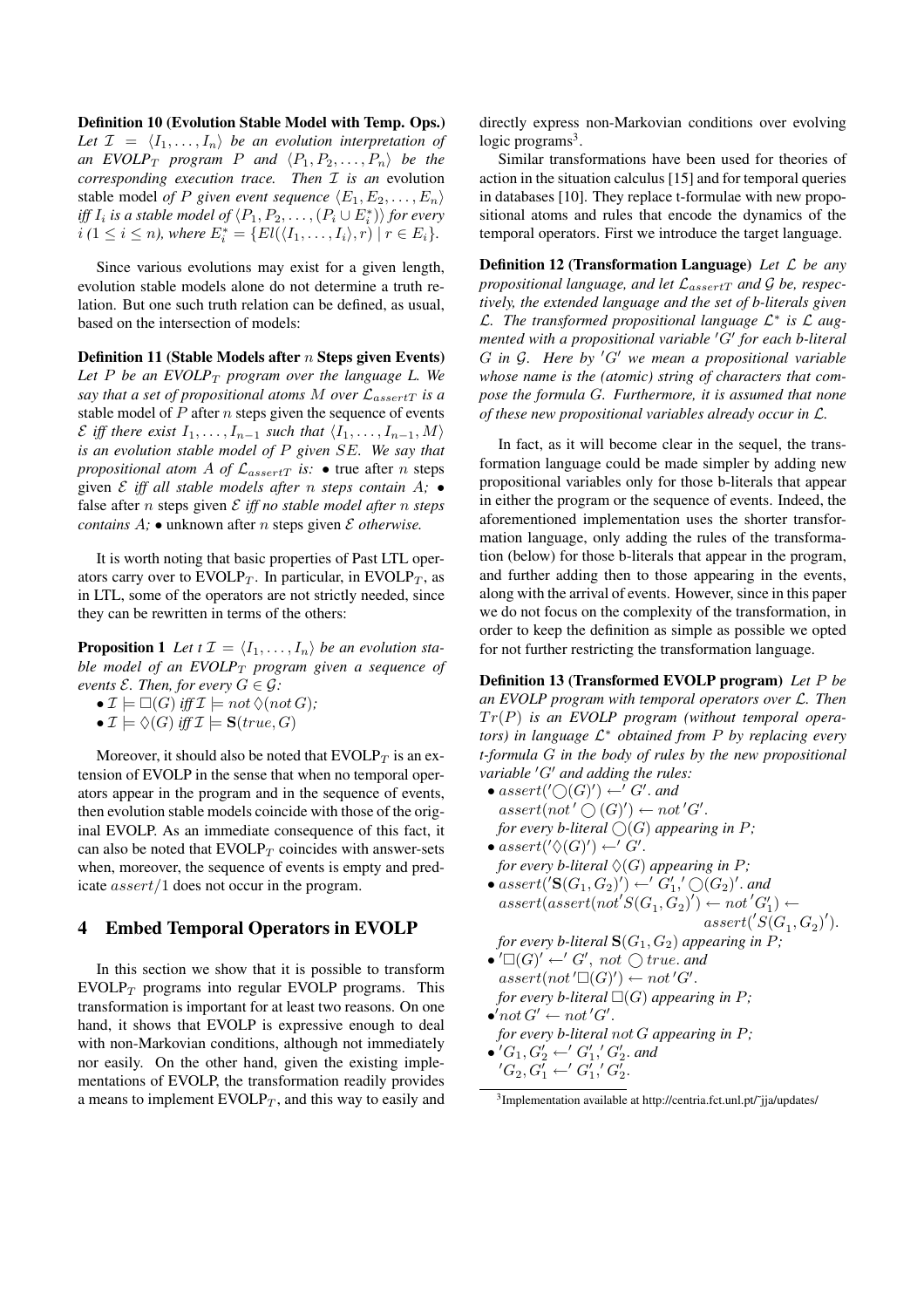### *for every pair of b-literals*  $G_1$  *and*  $G_2$  *appearing in*  $P$ *.*

Before establishing the correctness of this transformation with respect to  $EVOLP_T$ , it is worth giving some intuition on how the rules added in the transformed program indeed capture the meaning of the temporal operators.

The rule for  $\Diamond(G)$  guarantees that whenever  $'G'$  is true at some state, the fact  $\sqrt{(G)}'$  is added to the subsequent program. So, since no rule for  $not' \Diamond (G)'$  is added in the transformation, and no rule head in the  $EVOLP_T$  program contains  $\Diamond(G)$ , from then onwards  $'\Diamond(G)'$  is true. The first rule for  $\bigcirc(G)$  is similar to the one for  $\Diamond(G).$  But the second adds the fact  $not \bigcirc (G)$  in case  $not G$  is true. So,  $' \bigcirc (G)'$ will be true in the state after the one in which  $'G'$  is true, and will become false in a state immediately after one in which  $'G'$  is false, as desired.

The rules for  $\square(G)$  are also easy to explain, and in fact result from the dualisation of the  $\Diamond(G)$  operator. More interesting are the rules for  $S(G_1, G_2)$ . The first simply caters for the condition for which  $'\mathbf{S}(G_1, G_2)'$  starts to be true: it adds a fact for it, in the state immediately after one in which  $'G'_1$  is true and which is preceded by one in which  $'G'_2$  is true. With the addition of this fact, according to the semantics of EVOLP,  $'\mathbf{S}(G_1, G_2)'\$  will remain true by inertia in subsequent states until some rule for  $not' S(G_1, G_2)'$ . We want this to happen until a state immediately after one in which  $'G'_1$  becomes false. This effect is obtained with the second rule by adding, along with the fact  $'\mathbf{S}(G_1, G_2)'.$  a rule stating that the falsity of  $'G'_1$  leads to the assertion of not' $\mathbf{S}(G_1, G_2)$ '.

The nesting of temporal operators is dealt with in the transformation by adding the above rules for all possible nestings. However, since this nesting can be combined with conjunction and negation, as per the definition of the syntax of EVOLP<sub>*T*</sub> (Def. 6), care must be taken with the new propositional variables that stand for those conjunctions and negations. For this, the last rules of the transformation are added, guaranteeing that a new atom with a conjunction is true in case the b-literals in the conjunction are true, and that a new atom with the negation of a b-literal is true in case the negation of the b-literal is true.

These intuitions form the basis to prove the next theorem. The proof, that cannot be added here due to lack of space, proceeds by induction on the length of the sequence of interpretations, showing that the transformed atoms corresponding to t-formulae satisfied in each state, and some additional assert-literals guarantying the assertion of t-formulae, belong to the interpretation state.

**Theorem 2 (Embedding of Temporal Operator)** *Let* P *be an evolving logic program with temporal operators over language*  $\mathcal{L}$ *, and let*  $Tr(P)$  *be the transformed evolving logic program over language*  $\mathcal{L}^*$ *. Then*  $M = \langle I_1, \ldots, I_n \rangle$ *is an evolving stable model of* P *iff there exists an evolving* *stable model*  $M' = \langle I'_1, \ldots, I'_n \rangle$  *of*  $Tr(P)$  *such that*  $I_1 = (I'_1 \cap \mathcal{L}_{assert}), \ldots, I_n = (I'_n \cap \mathcal{L}_{assert}).$ 

Since events are also  $EVOLP_T$  programs, we can easily deal with events by applying the same transformation. First, when transforming the main program  $P$ , we take into account the t-formulae in the event sequence. Then the transformation is applied to the events themselves.

**Definition 14 (Transformed EVOLP and Event Sequence)** *Let* P *be an evolving program with temporal operators and*  $\langle E_1, \ldots, E_k \rangle$  *be an event sequence, both over*  $\mathcal{L}$ *. Then*  $Tr(P, \langle E_1, \ldots, E_k \rangle)$  *is an EVOLP program (without temporal operators) in language* L<sup>∗</sup> *obtained from* P *by applying exactly the same procedure as in Definition 13, only replacing* "appearing in P" *by* "either appearing in P or in any of the  $E_i$ 's".

#### **Theorem 3 (Embedding of Temp. Op. with Events)**

*Let* P *be an evolving logic program with temporal operators over language*  $\mathcal{L}$ *, and let*  $Tr(P)$  *be the transformed evolving logic program over language* L∗*. Then*  $M = \langle I_1, \ldots, I_n \rangle$  *is an evolving stable model of* P *given*  $\langle E_1, \ldots, E_k \rangle$  *iff there exists an evolving stable*  $\textit{model} \ M' = \ \langle I'_1, \ldots, I'_n \rangle \ \textit{of} \ Tr(P, \langle E_1, E_2, \ldots, E_k \rangle)$ *given the sequence*  $\langle Tr(E_1),...,Tr(E_k) \rangle$  *such that*  $I_1 = (I'_1 \cap \mathcal{L}_{assert}), \ldots, I_n = (I'_n \cap \mathcal{L}_{assert}).$ 

## **5 Related Work and Conclusions**

We have introduced the language  $EVOLP_T$  for representing and reasoning about evolving knowledge bases with non-Markovian dynamics. The language generalizes its predecessor EVOLP by providing rules that may refer to the past states in a knowledge base evolution through Past LTL modalities. In addition to defining a syntax and semantics for the new language, we show, through a syntactic transformation, that an evolving logic program in  $EVOLP<sub>T</sub>$ can be compiled into a regular program in EVOLP. The latter is thus proved to be expressive enough to capture non-Markovian, evolving knowledge bases as defined above.

The use of temporal logic in computer science is widespread. Here we would like to mention some of the most closely related work. Eiter et al. [13] present a very general framework for reasoning about evolving knowledge bases. This abstract framework allows the study of different approaches to logic programming knowledge base update, including those specified in LUPS, EPI, and KABUL. For the purpose of verifying properties of evolving knowledge bases in this language, they define a syntax and semantics for Computational Tree Logic (CTL), a branching temporal logic, modalities. While in [13] temporal logic is only used for verifying meta-level properties, in  $EVOLP_T$  temporal operators are used in the object language to specify the behavior of an evolving knowledge base.